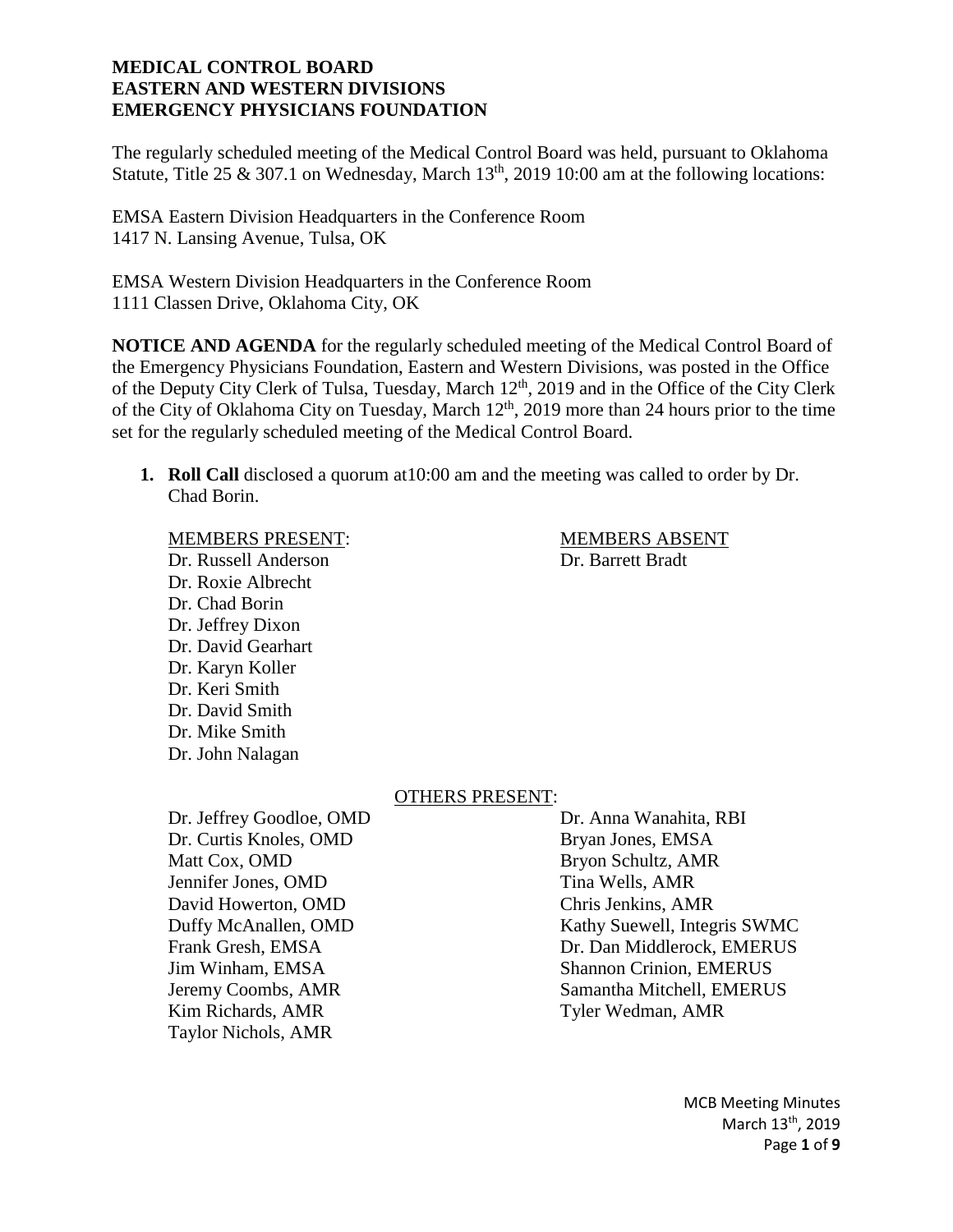#### **2. Farewell to MCB Board Member Dr. Brandon Boke**

Dr. Goodloe thanked Dr. Brandon Boke for his years of service on the Medical Control Board and wished him good luck in his new adventure.

# **3. Review and Approval of January 2019 MCB Meeting Minutes**

MOTION: Dr. David Smith SECOND: Dr. Chad Borin

Aye: ABSENT Dr. Russell Anderson Dr. Barrett Bradt Dr. Roxie Albrecht Dr. Chad Borin Dr. Jeffrey Dixon Dr. David Gearhart Dr. Karyn Koller Dr. Keri Smith Dr. David Smith Dr. Mike Smith Dr. John Nalagan

# **4. EMSA President Report**

Mr. Winham gave compliance, late call graph, exclusion summary, and destination hospital reports for December 2018 and January 2019.

Mr. Winham stated dispatch is working with the Marvlis software platform on incoming calls and where those are generated.

Mr. Winham updated the progress on the BLS transport program and that it is going well. Mr. Winham explained that EMSA is the last large high performance system to go to a BLS tier transport program.

Mr. Winham explained his frustration with patient care reports and the Cloverleaf system. EMSA is looking at ESO for a solution to the Health Data Exchange. EMSA will be scheduling a meeting with ESO and this is issue is in Mr. Winham's "top 3 things" on his to-do list.

Mr. Winham stated that the delivery of PCR's to the emergency departments is an ongoing issue.

> MCB Meeting Minutes March 13<sup>th</sup>, 2019 Page **2** of **9**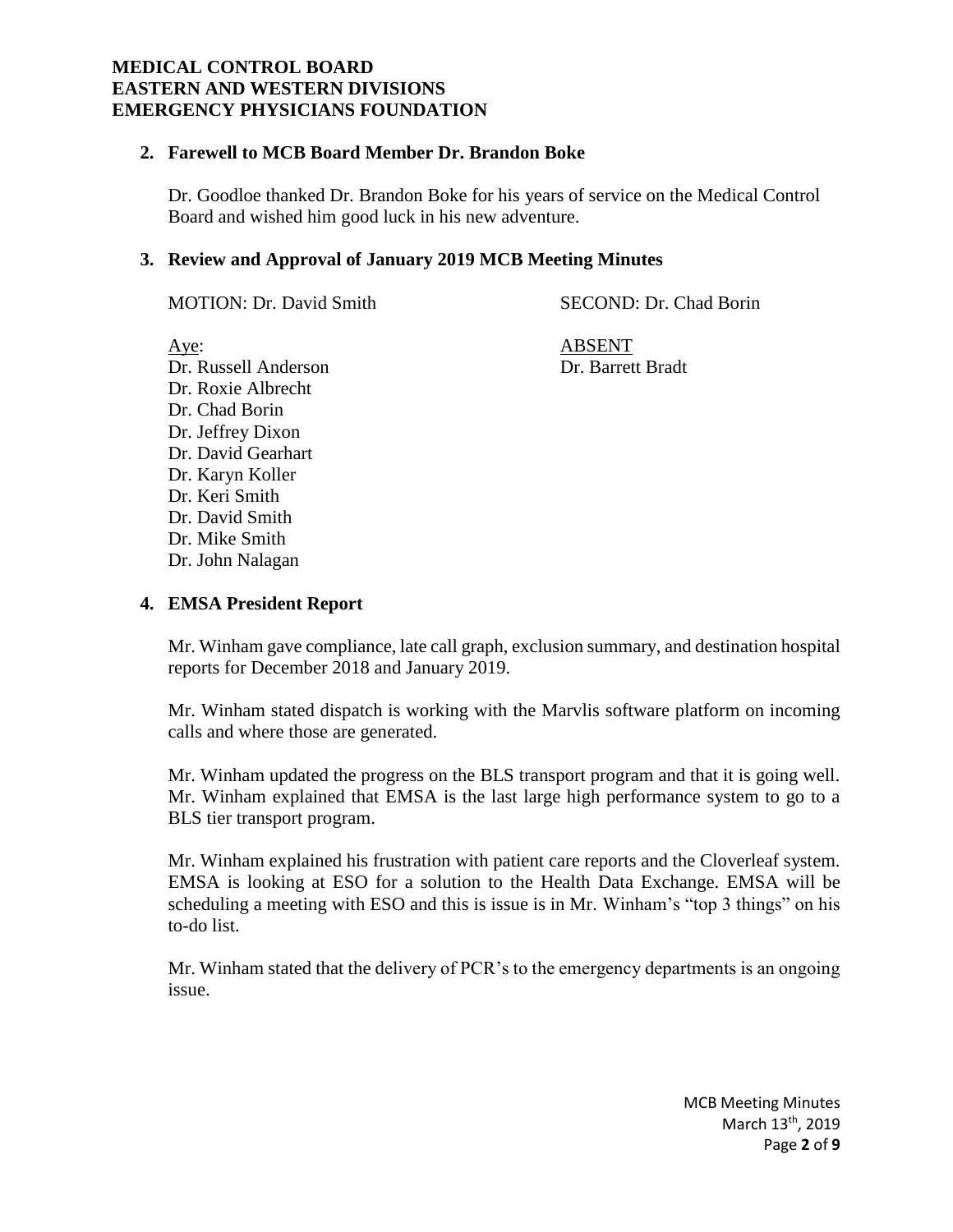# **5. Medical Director Report**

Dr. Goodloe expressed timeliness of EMS documentation to emergency physicians to make informed decisions on Emergency Department care is very important.

Dr. Goodloe stated this present situation is nothing short of a disaster, however, compliments to those paramedics that are completing these PCRs in a timely manner. Some hospitals are admittedly turning a deaf ear to this issue, however, the logistics of PCR delivery is simply not working at most facilities. For example: Hillcrest Medical Center Health Information Management has mandated EMSA PCR must be received by Health Information Management and not to the Emergency Department. At present, both Hillcrest Administration and HIM are failing to deliver these PCRs to the ED in a timely manner, representing a preventable threat to patient safety and physician liability. Hillcrest is sadly not alone in this dynamic.

Dr. Goodloe asked "Anyone on the board (MCB) getting reports?" Dr. Nalagan stated that he has not seen a PCR in months. Dr. Borin stated that he was delivered a patient at 9am and did not receive a report until 3pm that afternoon.

Dr. Goodloe stated the CEO at each receiving hospital may need to be included to get this issue resolved as the hospitals are not going to get off the hook on this issue.

Dr. Goodloe asked Frank Gresh to run a report on the fractiles of timely delivery of PCRs from paramedic transmission to receiving hospital.

|                   | East    | West    | System  | Metric                                             |
|-------------------|---------|---------|---------|----------------------------------------------------|
| People/Process    | 9.36%   | 8.21%   | 8.75%   | Submitted before available                         |
|                   | 59.21%  | 42.09%  | 50.19%  | Submitted before or within 15 minutes of available |
|                   | 67.71%  | 54.59%  | 60.80%  | Submitted before or within 30 minutes of available |
|                   | 3:05:36 | 6:01:16 | 4:34:35 | 90th Percentile Saved to Server                    |
|                   | 1:02:58 | 2:02:58 | 1:30:45 | 75th Percentile Saved to Server                    |
|                   | 1:19:50 | 2:50:00 | 2:06:57 | Average Saved to Server                            |
|                   |         |         |         |                                                    |
| System/Technology | 79.20%  | 79.01%  | 79.08%  | Queued for Fax within 2 Minutes                    |
|                   | 86.86%  | 87.55%  | 87.20%  | Queued for Fax within 5 Minutes                    |
|                   | 0:19:51 | 0:18:30 | 0:19:32 | 90th Percentile Saved to Queued                    |
|                   | 0:01:41 | 0:01:43 | 0:01:42 | 75th Percentile Saved to Queued                    |

Mr. Gresh provided this information from January 1 2019 – March 5 2019:

Dr. Goodloe emphasized that some medics are clearly working hard to file PCRs timely as required, however, some are not following the MCB policy.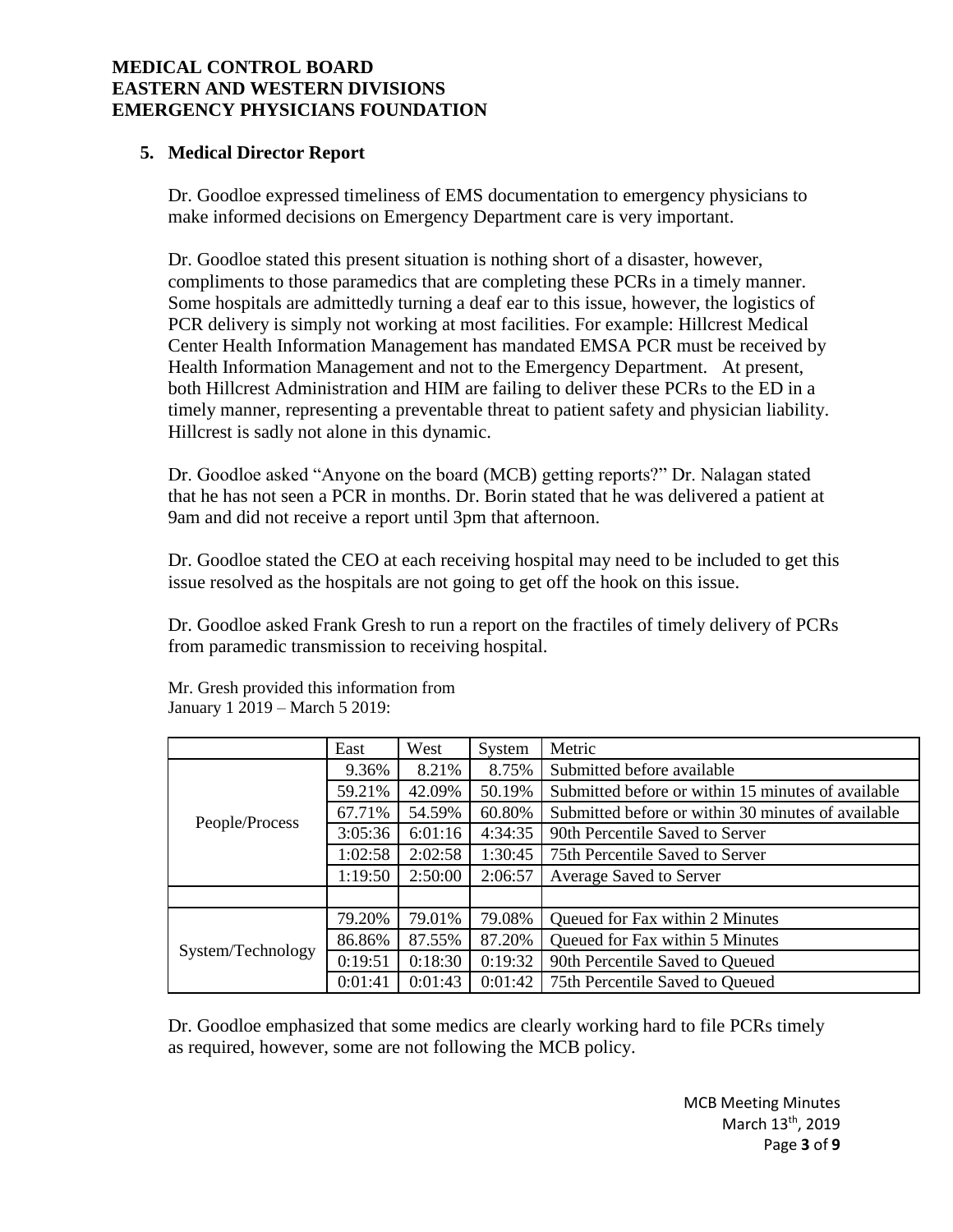Dr. Goodloe linked some percentage of failure in timely documentation transmission to very worrisome staffing patterns, at least in metro OKC overnights. The Unit Hour Utilization (UHU) is a common metric in EMS systems to gauge actual work per ambulance over a shift. National "norms" are typically 0.35-0.45 (meaning that 35-45% of the shift hours are actively involved in a call – responding, on-scene care, transporting, transfer of care at ED/destination, documentation of care and readying the ambulance for the next response). Dr. Goodloe has written textbook chapters including UHU content and is facile with the concept, numbers, and norms.

Metro OKC UHU for AMR has frequently seen ambulances at 0.70+, 0.80+, and incredibly at times 0.90+. This is unsustainable, a significant risk to accurate clinical care and a significant stressor to wellness – physical and mental – of EMTs and Paramedics. The data for this concern stems from multiple metro OKC Field Operations Supervisors reports. Dr. Goodloe became increasingly concerned at a sustained pattern of excessive UHUs and queried EMSA leadership, specifically Mr. Winham and Mr. Gresh to ask for more formal data analysis. Immediately thereafter all UHU data disappeared from AMR Field Operations Supervisor reports, in itself an integrity of transparency concern. As it turned out, the night immediately prior to this MCB meeting, the Field Operations Supervisor did include UHU data in his report and Dr. Goodloe shared those data numbers with the MCB, including again multiple units 0.60+, 0.70+, and ).80+.

Dr. Nalagan stated staffing patterns need to change and this staffing pattern currently is unsustainable and not safe for the community. Dr. Nalagan asked "Should the MCB draft a letter and send to AMR leadership?"

Dr. David Smith stated there has been arise in patients not being transported to the proper destination over the past 3 weeks. Physicians at Integris Baptist are very concerned. Dr. David Smith asked "Could this be due to medics transporting to the closest facility so they can get out for the next call?"

Dr. Goodloe stated that AMR should be open and transparent regarding UHUs. UHU data is NOT a proprietary business item. The staffing of ambulances, and the related readiness/capability for timely response as well as how rested and capable EMTs and Paramedics are to deliver accurate care is absolutely the domain of the MCB, representing the medical community at large in metro OKC and Tulsa, as well as the citizens that fund the EMS system through utility fees and taxes and the patients that fund the EMS system through their insurance and payments.

Mr. Winham stated the long standing contract is based on 90% compliance, therefore if they are able to have one truck in service and make 90% compliance there is nothing he can do.

> MCB Meeting Minutes March 13<sup>th</sup>, 2019 Page **4** of **9**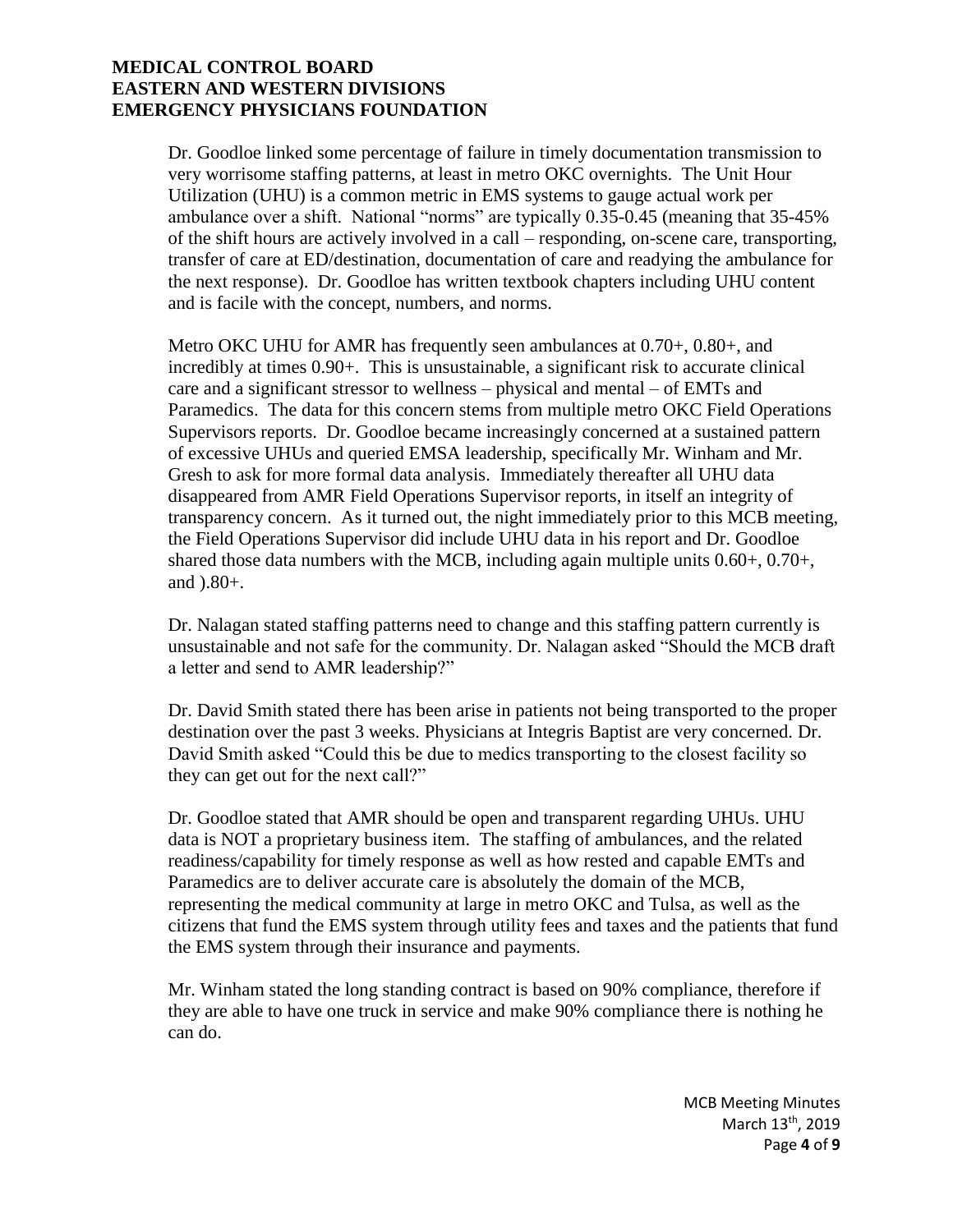Dr. Goodloe stated the public utility model when functioning like designed, mirrors the federal government system of checks and balances among its three branches. All components in the public utility model should care for the providers and the patients.

Dr. Borin requested a letter of summation of the MCB concerns be drafted and sent to Mr. Winham so that these issues can be formally addressed with AMR leadership.

Dr. David Smith asked "Can we get UHU date to follow?" Dr. Goodloe said, "Interesting you ask, when EMSA asked they were told by AMR that "we can't get it."

# **6. Review and Approval of Protocol 17A: MCB Destination Determination**

Dr. Goodloe recommends to the MCB that 17A: Adult Stroke Destination protocol be changed to reflect that patients with acute neuro symptoms consistent with stroke in duration of less than 23 hours from last known well be transported to a level 1 stroke center (this is a hospital-based emergency department in a hospital with neuroendovascular capability. Some hospitals with endovascular capabilities do not have it for 24/7 but do have it at times. Data shows 98% of stroke patients in metro Tulsa and 76% of stroke patients in metro OKC (symptoms less than 3 hours per 2018 calendar year analysis) already go to a comprehensive stroke center. Dr. Goodloe recommended to remove 24/7 from the protocol and just say Level 1 with endovascular call, factoring that when endovascular capability is present, then transports to that facility would be appropriate. Level I Stroke Hospitals can be either certified as Comprehensive Stroke Centers (CSC) or Primary Stroke Centers (PSC)+Mechanical Thrombectomy. Level 2 Stroke Centers are PSC with IV tPA capabilities.

Dr. David Smith asked, "Why can't patients go to any facility that can do CT perfusion imaging if not eligible for IV tPA and what is the benefit of not going to any facility that can do CT perfusion?"

Dr. Goodloe stated that some physicians are going to be unhappy with any stroke destination decision made by the MCB (depending on the facility in which they practice and their opinions of the available therapies).

Dr. Albrecht stated that OUMC only has one CT scanner so if we start getting all these CT perfusion patients for stroke alongside the usual trauma patients there could be an issue with timely CT imaging. A second CT scanner is planned but approx. a year away.

Dr. Nalagan stated his stroke center says they can do it, they can take large volumes, but OUMC with one CT scanner as it already is is a problem.

Discussion for Priority 3 Unassigned patients (those with acute neuro symptoms consistent with stroke, but in duration greater than 23 hours from last known well AND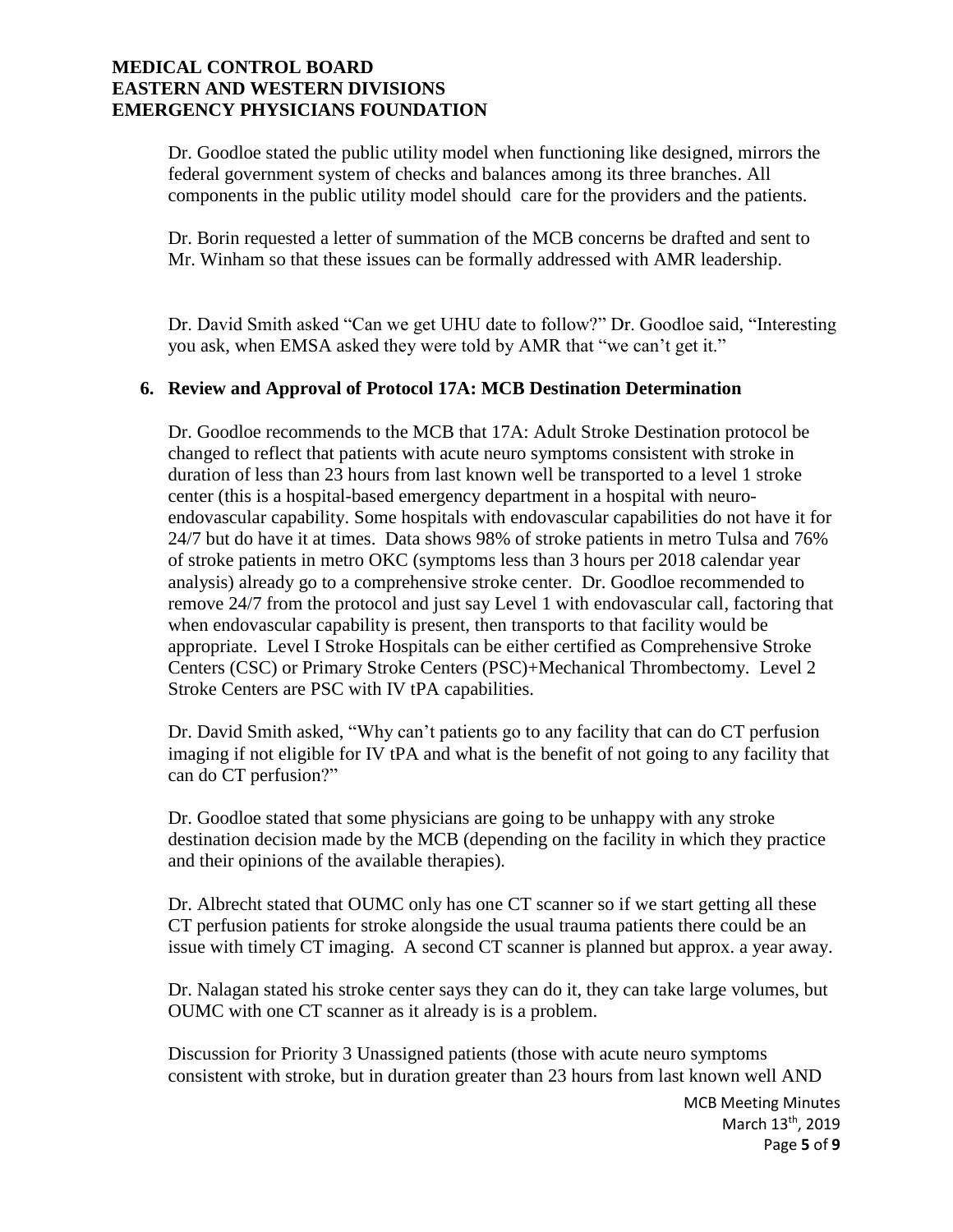without pre-established hospital affiliation) can go to the closest Level II or Level III Stroke Center to offload some volume at Level I Stroke Centers. The consensus was to leave that aspect unchanged, and continue to include nearest Level I Stroke Center as destination option.

Motion was approved with modifications to remove "24/7" from endovascular call criterion for Level I Stroke Center and to add "or Primary Stroke Center with Mechanical Thrombectomy" to the second criterion for Level I Stroke Center. Effective date will be 8/1/2019.

MOTION: Dr. John Nalagan SECOND: Dr. Russell Anderson

Aye: Nay: Nay: ABSENT Dr. Russell Anderson Dr. David Gearhart Dr. Barrett Bradt Dr. Roxie Albrecht Dr. Keri Smith Dr. Chad Borin Dr. Jeffrey Dixon Dr. Karyn Koller Dr. David Smith Dr. Mike Smith Dr. John Nalagan

#### **7. Review and Approval of Protocol 17B: MCB Table Categorization of Hospitals**

Dr. Goodloe referenced the addition of the four Integris Community Hospitals in metro OKC. These facilities are micro-hospitals with limited post admitting capability (eg. 8 bed inpt unit without specialty services). The currently used criteria for free-standing EDs are recommended with the addition of some examples for patients likely to require short duration admissions. The focus continues to be on eliminating preventable secondary transports from these destinations.

MOTION: Dr. John Nalagan SECOND: Dr. Roxie Albrecht

Aye: ABSENT

Dr. Russell Anderson Dr. Barrett Bradt Dr. Roxie Albrecht Dr. Chad Borin Dr. Jeffrey Dixon Dr. David Gearhart Dr. Karyn Koller Dr. Keri Smith Dr. David Smith Dr. Mike Smith Dr. John Nalagan

> MCB Meeting Minutes March 13<sup>th</sup>, 2019 Page **6** of **9**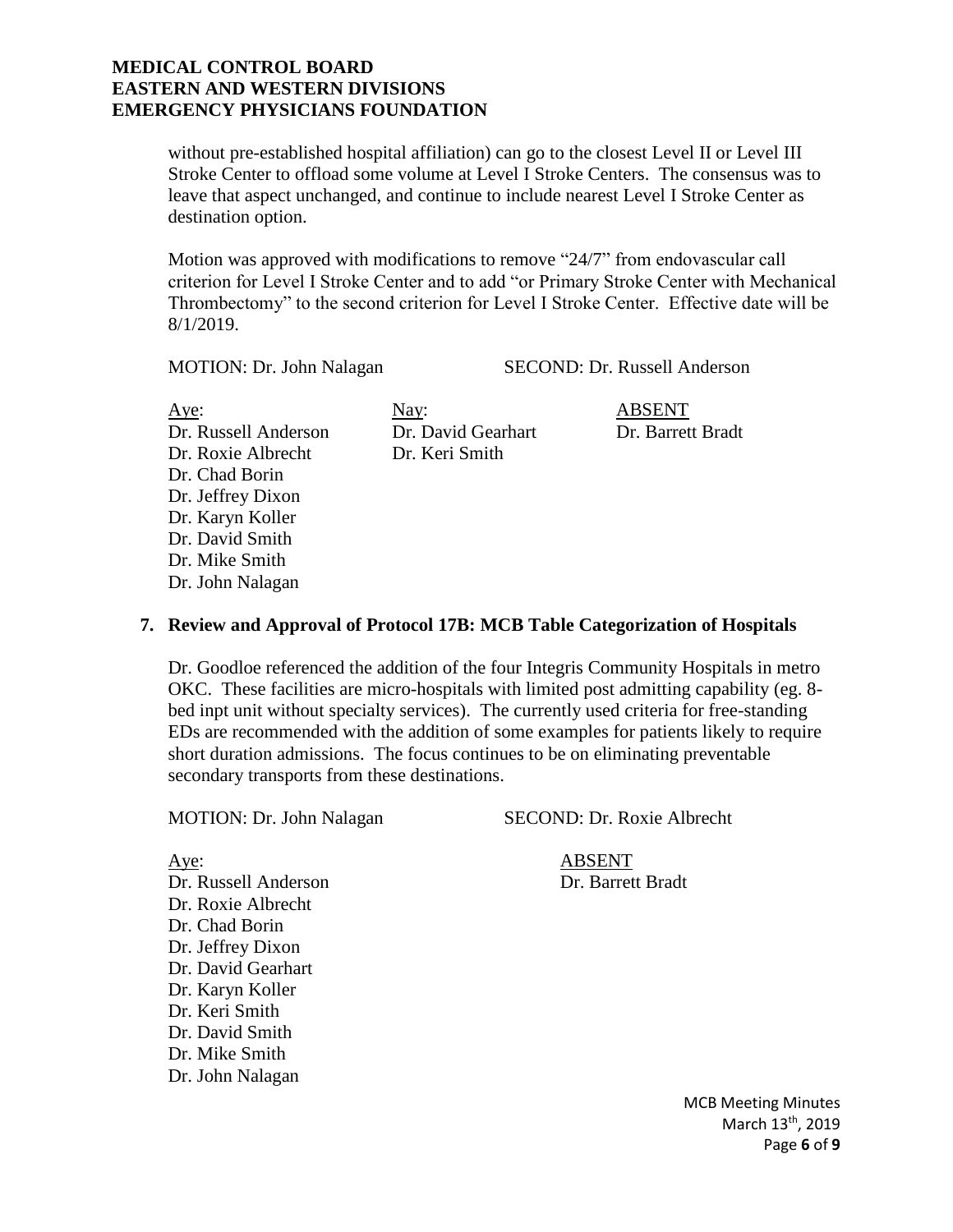**8. Review and Approval of D10 being the first-line form of parenteral dextrose in Protocols: •3A: Respiratory Arrest • 4I: Specific Causes of Cardiac Arrest • 6B: Altered Mental Status • 6D: Seizure • 6E: Syncope • 6F: Dystonic Reaction • 7A: Behavioral Disorder • 9E: Dialysis Related Issues • 13D: Complications of Pregnancy • 16H: Dextrose (D50, D25 and D10)**

**Review and Approval of new sizes of nasogastric/orogastric tubes for usage with igel airways in Protocol 9L: Nasogastric/Orogastric Tube.**

MOTION: Dr. Roxie Albrecht SECOND: Dr. Russell Anderson

Aye: ABSENT Dr. Russell Anderson Dr. Barrett Bradt Dr. Roxie Albrecht Dr. Chad Borin Dr. Jeffrey Dixon Dr. David Gearhart Dr. Karyn Koller Dr. Keri Smith Dr. David Smith Dr. Mike Smith Dr. John Nalagan

#### **9. Review and Approval of Ambulance and EMR Inspection Form**

David Howerton clarified the amending items are: removal of the Broselow tape (due to the Handtevy app that is available to all agencies); added specific sizes to water jel dressings: small, medium, and face; and decreased the macro drip sets.

MOTION: Dr. David Smith SECOND: Dr. Roxie Albrecht

Aye: ABSENT Dr. Russell Anderson Dr. Barrett Bradt Dr. Roxie Albrecht Dr. Chad Borin Dr. Jeffrey Dixon Dr. David Gearhart Dr. Karyn Koller Dr. Keri Smith Dr. David Smith Dr. Mike Smith Dr. John Nalagan

> MCB Meeting Minutes March 13<sup>th</sup>, 2019 Page **7** of **9**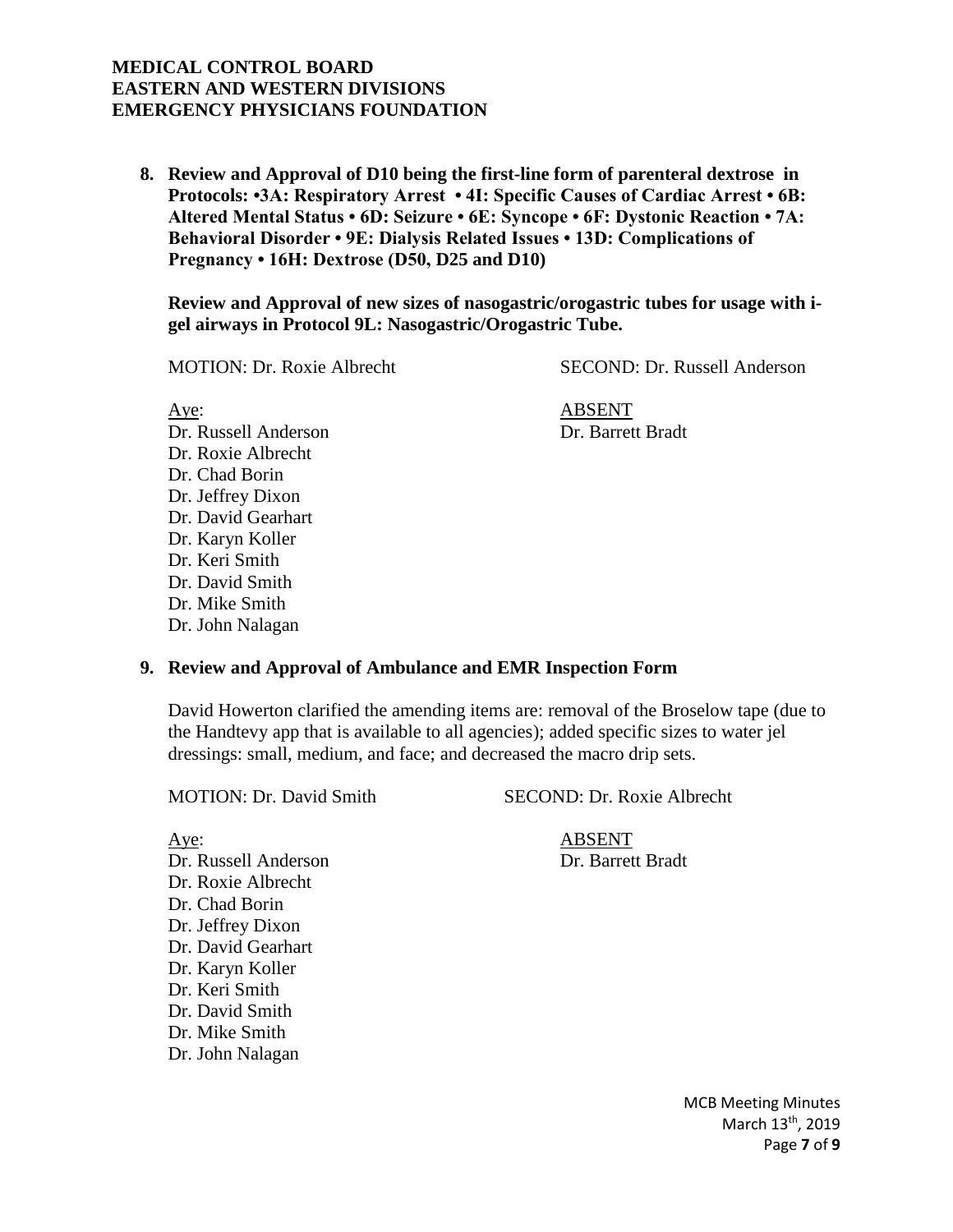#### **10. Review and Approval of MPDS Card 28 - Stroke Determinant**

The recommended changes for prioritization of call and send/no-send use of FD are included for all 211 MPDS determinants of Stroke. In sum, symptoms less than 23 hrs are Priority 1 with FD send. Symptoms over 23 hrs or unknown are Priority 2 without FD send unless other symptoms (dyspnea, chest pain) predominate.

MOTION: Dr. Roxie Albrecht SECOND: Dr. David Smith

Aye: ABSENT Dr. Russell Anderson Dr. Barrett Bradt Dr. Roxie Albrecht Dr. Chad Borin Dr. Jeffrey Dixon Dr. David Gearhart Dr. Karyn Koller Dr. Keri Smith Dr. David Smith Dr. Mike Smith Dr. John Nalagan

**11. Review and Approval of December 2018 and January 2019 MCB Financial Statements**

MOTION: Dr. Roxie Albrecht SECOND: Dr. David Smith

Dr. Russell Anderson Dr. Barrett Bradt Dr. Roxie Albrecht Dr. Chad Borin Dr. Jeffrey Dixon Dr. David Gearhart Dr. Karyn Koller Dr. Keri Smith Dr. David Smith Dr. Mike Smith Dr. John Nalagan

Aye: ABSENT

**12. Information Items**

Dr. Knoles shared that i-gel training will start soon and that OMD personnel will be contacting MCB physicians regarding visits to EDs to review the i-gel airway with ED nursing and physician staff.

> MCB Meeting Minutes March 13<sup>th</sup>, 2019 Page **8** of **9**